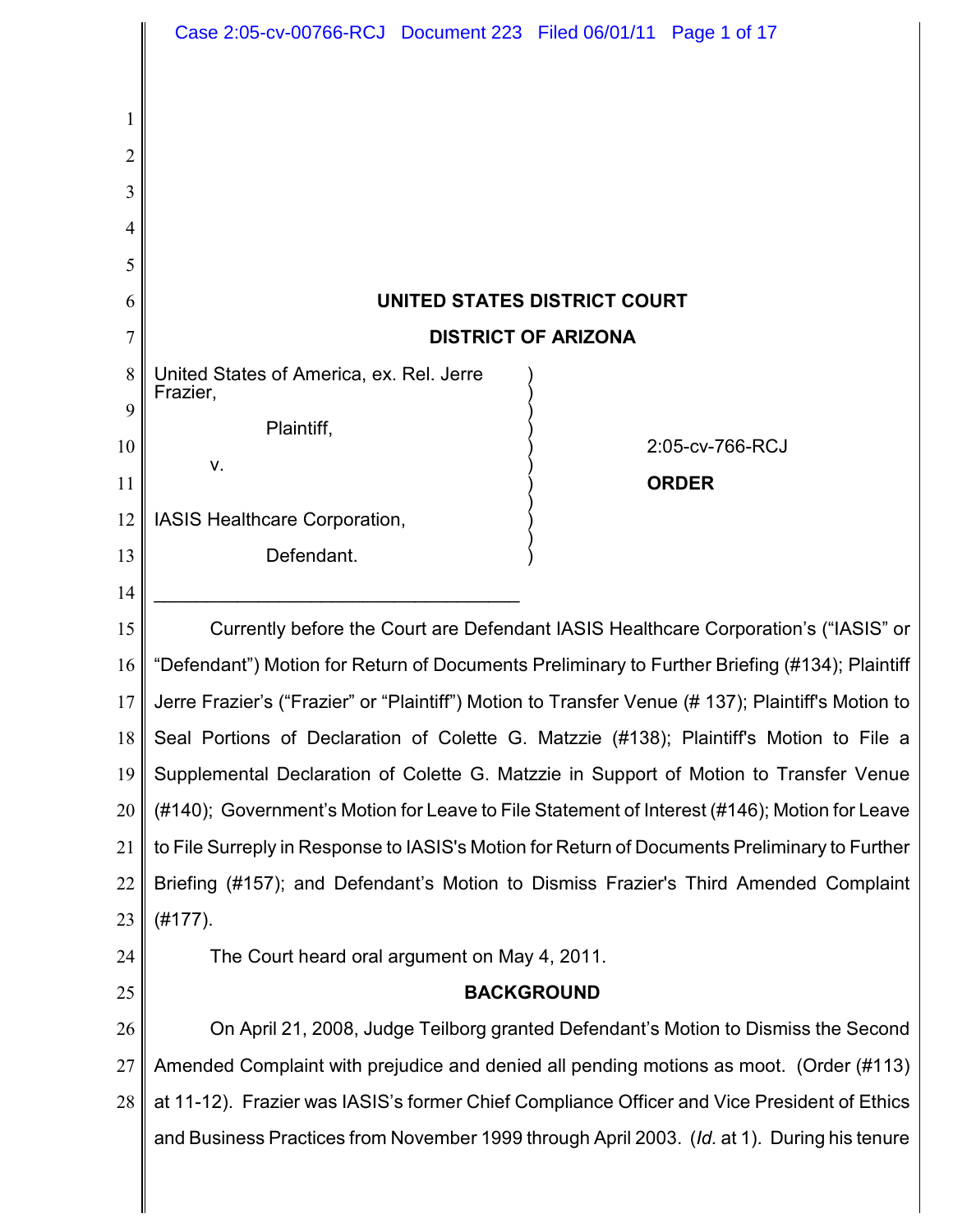1 2 3 4 5 6 7 8 9 10 11 12 13 14 15 16 with IASIS, Frazier monitored compliance with various healthcare laws and regulations. (*Id.*). On March 11, 2005, Frazier filed this action under the False Claims Act ("FCA") to recover damages and civil penalties. (*Id.*). Frazier filed his original complaint under seal and served it only on the U.S. Attorney for the District of Arizona and the U.S. Department of Justice. (*Id.* at 2). In May 2007, the United States elected not to intervene in the case but reserved the right to intervene at a later date while it continued to investigate the matter. (*Id.*). On July 20, 2007, Frazier filed his Second Amended Complaint. (*Id.*). In that complaint, he alleged two types of violations. (*See* Ninth Circuit Op. (#131-1) at 2). First, he asserted that IASIS submitted claims for reimbursement from federally funded health care programs for medically unnecessary procedures. (*Id.*). Second, he alleged that, to obtain valuable Medicare referrals, IASIS and/or the hospitals it owned entered into prohibited financial relationships with and/or provided prohibited kickbacks to doctors in violation of the Stark Act and the anti-kickback provision of the Health Insurance Portability and Accountability Act of 1996 ("Anti-Kickback Provision"). (*Id.*). Specifically, he alleged that IASIS hospitals submitted claims for referrals generated by doctors in prohibited financial relationships and, thus, falsely certified its compliance with Medicare requirements when it filed its annual cost reports. (*Id.*).

17 18 19 20 21 22 23 24 25 26 27 28 In the dismissal order, Judge Teilborg found that complaints filed pursuant to the FCA, an anti-fraud statute, had to meet the requirements of Federal Rule of Civil Procedure 9(b). (*Id.* at 3). Judge Teilborg found that Frazier failed to meet that burden in his medical necessity claims because Frazier failed to specify the what, when, and how of the allegedly fraudulent procedures and dismissed all claims based on the medically unnecessary procedure theory. (*Id.* at 6). With respect to alleged violations of the Stark and Anti-Kickback laws, Judge Teilborg found that those claims failed to meet the requirements of Rule 9(b) because Frazier did not plead any details about actual Medicare referrals, billing and payment for services provided to the Medicare patient, and the submission of the certification of billing compliance. (*Id.* at 8, 10). Judge Teilborg dismissed allegations regarding false certification of compliance with the Stark Law and the Anti-Kickback Provision and conspiracy allegations based on violations of those laws. (*Id.* at 10). Judge Teilborg denied leave to amend because of the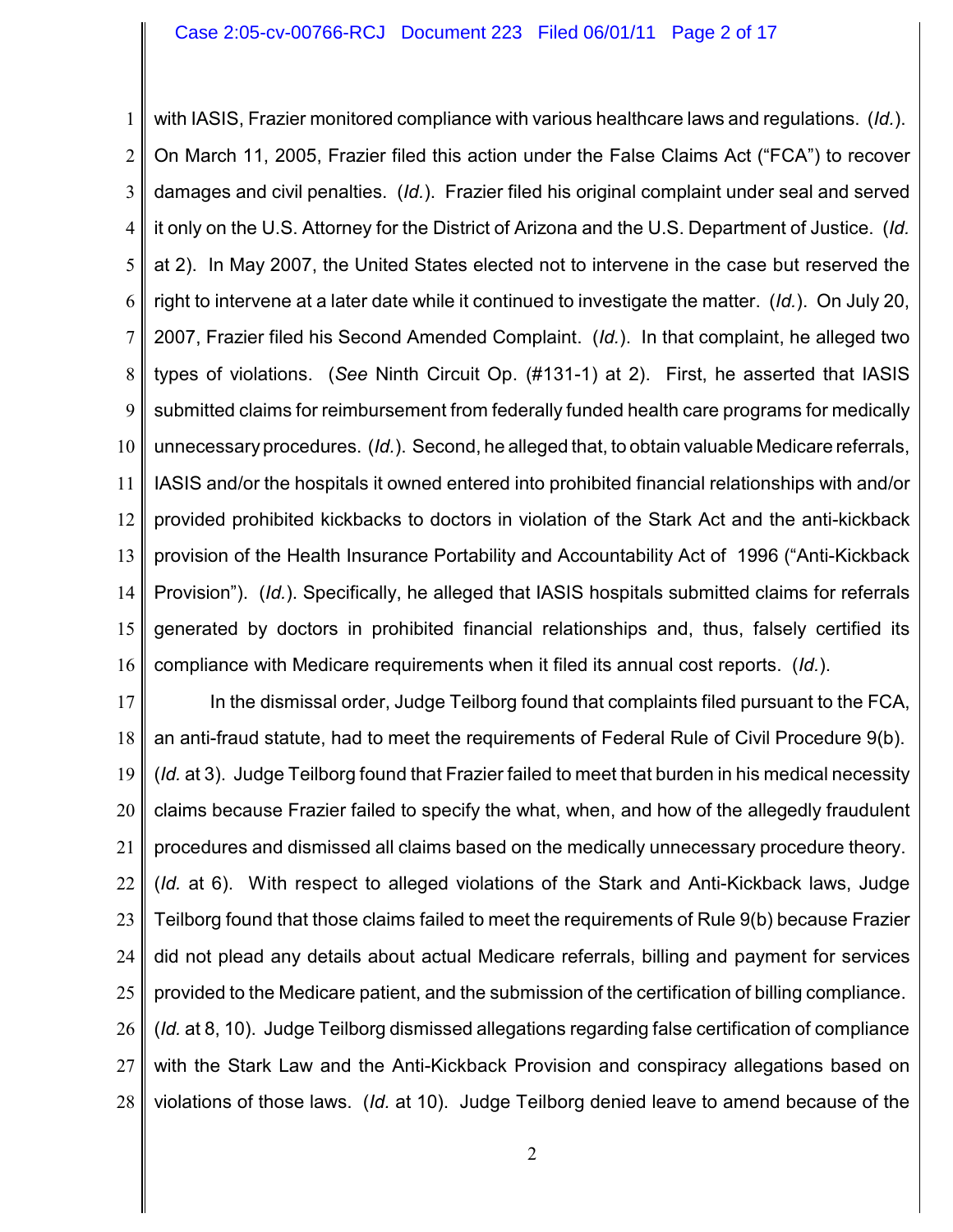1 2 advanced age of the case, Frazier's two prior amended complaints, and the seeming futility of permitting him to file a Third Amended Complaint. (*Id.* at 11).

3 4 5 6 7 8 9 10 11 12 On appeal, the Ninth Circuit found that Judge Teilborg correctly determined that Frazier failed to comply with Rule 9(b) by failing to plead his claims with sufficient particularity. (Ninth Circuit Op. (#131-1) at 3). The Court held that Frazier was "not required to plead representative examples of false claims submitted to the Government to support every allegation, but he must plead with sufficient particularity to lead to a strong inference that false claims were actually submitted." (*Id.*). The Court held that "Frazier's allegations regarding medically unnecessary procedures were conclusory at best" and that, at a minimum, Frazier "must provide 'reliable indicia' that IASIS Healthcare submitted claims for medically unnecessary procedures." (*Id.*). With respect to the Stark Act and Anti-Kickback Provision, the Court held that

Frazier need not provide representative examples to plead express false certification, so long as he sufficiently alleges an illegal kickback scheme violating [those laws] *and* provides a sufficient basis to infer that IASIS Healthcare or its hospitals expressly certified compliance with those provisions as part of the process of submitting Medicare and Medicaid claims for patients referred by doctors involved in those schemes.

(*Id.* at 4).

17 18 19 20 21 22 The Court held that, despite the failure of pleading, the district court erred in dismissing Frazier's Second Amended Complaint with prejudice. (*Id.* at 5). The Court held that the district court did not give sufficient weight to the fact that the first two complaints were filed under seal and that this current motion to dismiss was the first time Frazier's claims were subject to a Rule 9(b) sufficiency analysis. (*Id.*). The Court held that Frazier should be permitted to amend his complaint. (*Id.*).

23

13

14

15

16

24 25 26 27 28 The Court also held that, pursuant to IASIS's cross-appeal, the district court erred in denying as moot IASIS's motion for surrender. (*Id.*). The Court held that the "question of sanctions is not a judgment on the merits," but rather a determination of a collateral issue that may be made after the termination of the principal suit. (*Id.*). The Court stated that sanctions, including the dismissal of a complaint, may be granted under the court's inherent power. (*Id.*).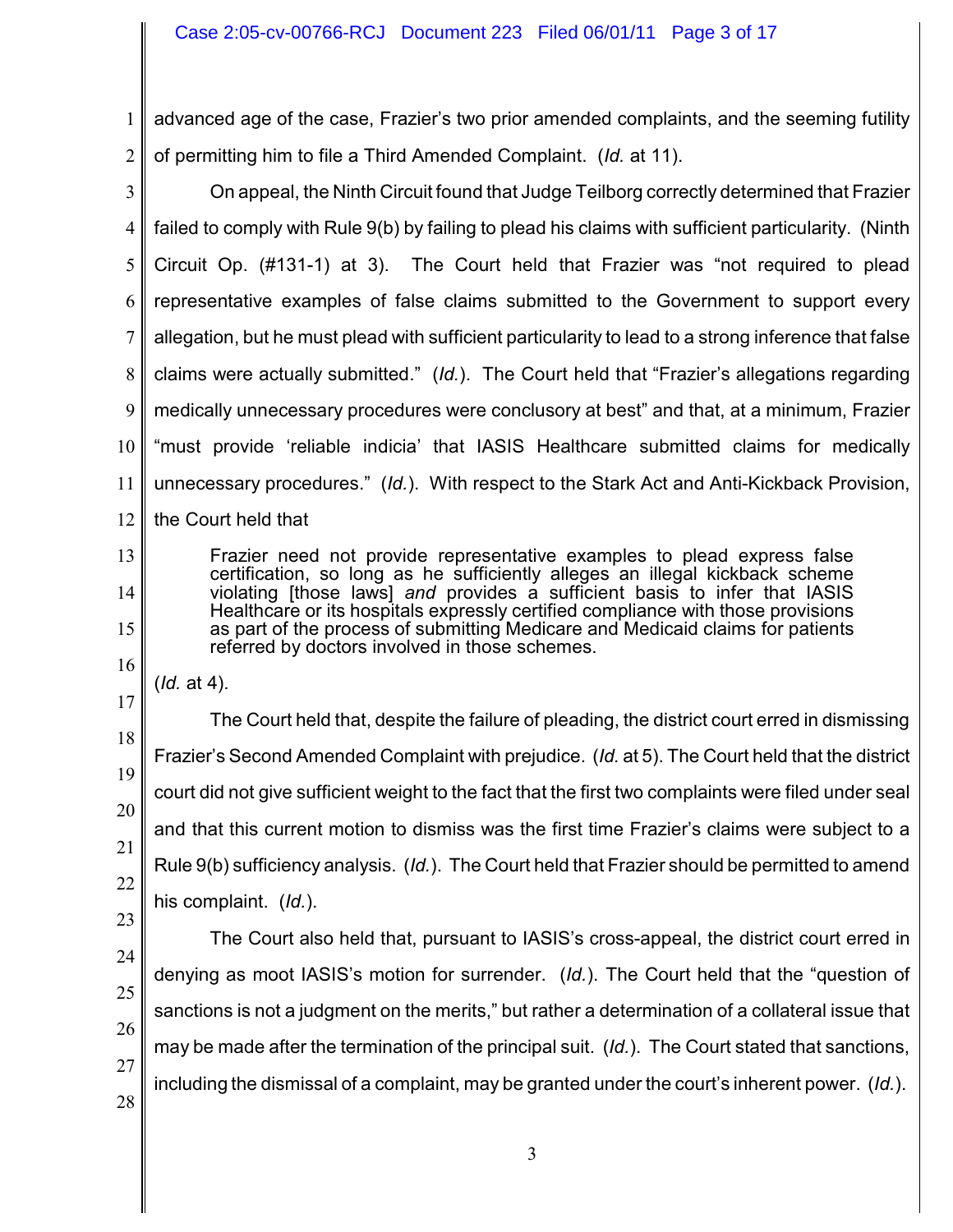|                                              | Case 2:05-cv-00766-RCJ Document 223 Filed 06/01/11 Page 4 of 17                                                                                                   |
|----------------------------------------------|-------------------------------------------------------------------------------------------------------------------------------------------------------------------|
| 1                                            | The Court held that                                                                                                                                               |
| $\overline{2}$                               | Frazier is also incorrect in asserting that the motion is moot because "any<br>arguably privileged documents" were returned without review or utilization in this |
| 3                                            | case. That characterization begs the question as to whether there was abuse<br>of the judicial process that tainted the proceedings before the documents were     |
| 4                                            | returned.                                                                                                                                                         |
| 5                                            | (Id. at 6). The Court reversed the district court's order denying the motion for surrender on                                                                     |
| 6                                            | mootness and held that "the district court should consider, after in camera review, whether                                                                       |
| $\tau$                                       | sanctions are appropriate." (Id.).                                                                                                                                |
| 8                                            | On October 5, 2010, Judge Teilborg, pursuant to the Ninth Circuit remand, issued an                                                                               |
| 9                                            | order that Plaintiff file his Third Amended Complaint with 20 days of the order and ordered that                                                                  |
| 10                                           | Defendant file/re-file any motion for sanctions/motion for surrender of documents within 40                                                                       |
| 11                                           | days of the order. (Order (#132) at 1).                                                                                                                           |
| 12                                           | The pending motions stem from this order.                                                                                                                         |
| 13                                           | <b>DISCUSSION</b>                                                                                                                                                 |
|                                              |                                                                                                                                                                   |
|                                              | Defendant's Motion for Return of Documents Preliminary to Further Briefing<br>Ъ.<br>(#134)                                                                        |
|                                              | In this motion, Defendant IASIS states that Frazier took numerous documents from                                                                                  |
|                                              | IASIS in connection with his termination of employment. (Mot. for Return of Docs. (#134) at                                                                       |
|                                              | 2). Defendant classifies the documents, which were the basis for its previously filed motion                                                                      |
|                                              | for sanctions, in three categories. (Id.). The first category consisted of over 1,300 pages that                                                                  |
|                                              | Frazier and his attorneys, based on their unilateral review, admitted were at least arguably                                                                      |
|                                              | privileged and finally returned to IASIS in the summer of 2007. (Id.). The second category                                                                        |
| 14<br>15<br>16<br>17<br>18<br>19<br>20<br>21 | consisted of three Physician Contract Reviews ("PCRs") that Frazier's counsel returned to                                                                         |
|                                              | IASIS in the fall of 2007 after Defendant's specific demand for those documents. (Id.). The                                                                       |
| 22<br>23                                     | third category consisted of an unknown number of additional documents that Frazier took, that                                                                     |
| 24                                           | Frazier's counsel have reviewed and unilaterally determined not to be legitimately privileged                                                                     |
| 25                                           | and have refused to return to IASIS. (Id.).                                                                                                                       |
| 26<br>27                                     | The Court grants Defendants' Motion for Return of Documents (#134) and orders                                                                                     |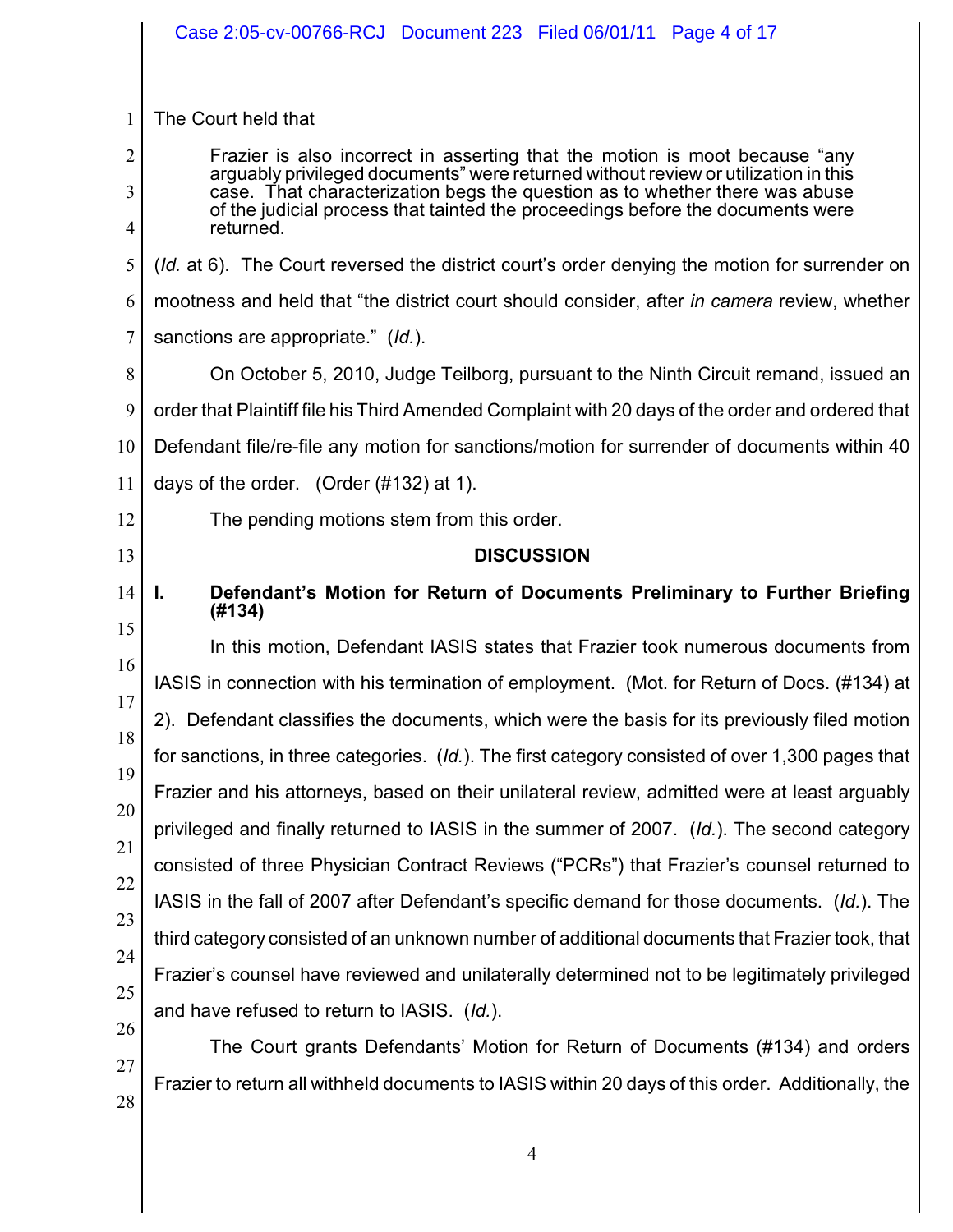Court denies Plaintiff's Motion for Leave to File Surreply in Response to IASIS's Motion for Return of Documents Preliminary to Further Briefing (#157).

2

1

3 4 5 6 7 8 9 10 11 12 13 14 15 16 17 18 19 20 21 **II. Plaintiff's Motion to Transfer Venue (#137) and Related Motions (#138, 140, 146)** Plaintiff seeks to transfer this case to the Eastern District of Texas. (Mot. to Transfer (#137) at 1). Plaintiff argues that he is a resident of Texas and that, if this motion is granted, he intends to focus the allegations of his amended complaint between the improper financial relationship in Texas and between IASIS's Texas hospitals and physicians there. (*Id.* at 2). He asserts that a significant change in circumstances occurred since the filing of the Second Amended Complaint that results in a change of venue, namely that IASIS sold its Mesa General Hospital in Arizona in 2008. (*Id.*). He contends that many prospective witnesses are in Texas and that Texas is geographically closer to IASIS's headquarters in Tennessee. (*Id.* at 3). He asserts that he could have brought this case in the Eastern District of Texas because his complaint named IASIS hospitals in that district and made allegations against doctors and procedures in those hospitals. (*Id.* at 6). He argues that because the District of Arizona is more than 100 miles away from Texas, he would lose subpoena power over non-party witnesses. (*Id.* at 13). He argues that most of the witnesses are in Texas. (*Id.*). He asserts that Texas has a public policy of regulating healthcare providers and preventing fraud in connection with those services. (*Id.* at 15). He asserts that, in the interest of justice, the Eastern District of Texas is less congested than the District of Arizona. (*Id.* at 16). His attorney's, Colette G. Matzzie, declaration in support of the transfer states that IASIS currently owns four hospitals in Arizona and four in Texas. (Matzzie Decl. (#137-1) at 2).

22 23 24 25 26 27 28 In response, Defendant argues that Plaintiff's motion is an attempt at forum shopping

for a court that is more lenient in assessing the sufficiency of his yet-to-be-filed Third Amended Complaint. (Opp. to Mot. to Transfer (#144) at 4). It asserts that it did not sell Mesa General, but instead declined to renew the lease in 2008 in order to open up a new facility in East Mesa. (*Id.* at 7). It asserts that it publicly announced it was closing Mesa General in March 2008, a month before the district court entered its written order and judgment dismissing the complaint and six weeks before Plaintiff filed his notice of appeal. (*Id.* at 8). It argues that this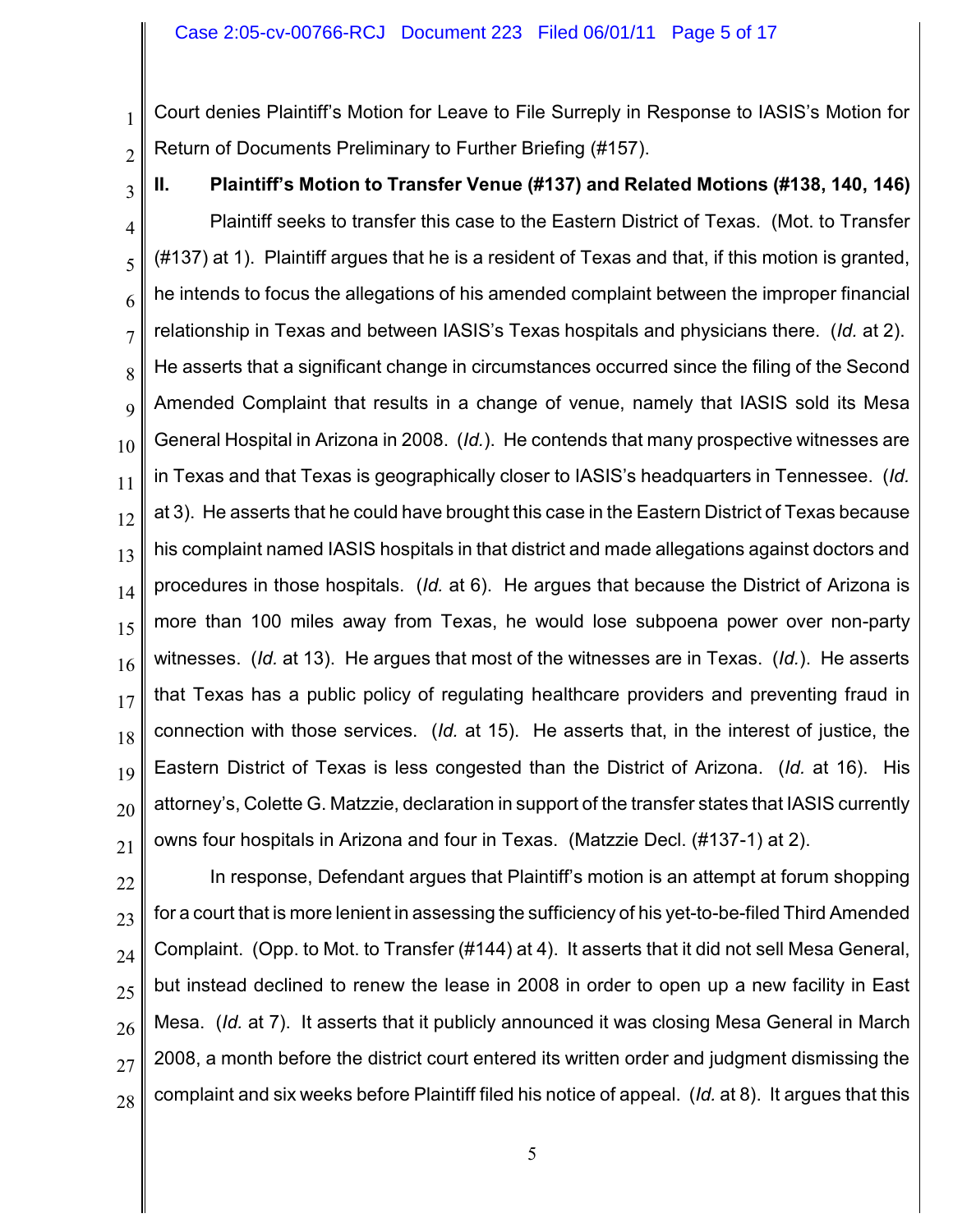1 2 motion is unripe because Plaintiff bases his motion to transfer venue on a hypothetical complaint. (*Id.* at 10).

3

4

5

6

7

8

9

10

11

12

13

14

15

Plaintiff replies that he is not forum shopping. (Reply to Mot. to Transfer (# 148) at 2-6). Pursuant to 28 U.S.C. § 1404, a district court may transfer any civil action to any other district or division where a case may have been brought for the convenience of the parties and witnesses, in the interest of justice. 28 U.S.C. § 1404(a). Under this statute, "the district court has discretion to adjudicate motions for transfer according to an individualized, case-by-case consideration of convenience and fairness." *Jones v. GNC Franchising, Inc.*, 211 F.3d 495, 498 (9th Cir. 2000) (internal quotations omitted). In determining whether a transfer is appropriate in a particular case, the court may consider: "(1) the location where the relevant agreements were negotiated and executed, (2) the state that is most familiar with the governing law, (3) the plaintiff's choice of forum, (4) the respective parties' contacts with the forum, (5) the contacts relating to the plaintiff's cause of action in the chosen forum, (6) the differences in the costs of litigation in the two forums, (7) the availability of compulsory process to compel attendance of unwilling non-party witnesses, and (8) the ease of access to sources of proof." *Id.* at 498-99.

16

17 18 19 20 21 The Court denies the Motion to Transfer (#137) because the Court finds that Plaintiff is attempting to engage in forum shopping. Frazier initiated this lawsuit in the District of Arizona in 2005 and appealed this Court's ruling to the Ninth Circuit in 2008. Frazier now attempts to transfer this case to Texas only after the Ninth Circuit concluded that he had failed to plead with the requisite Rule 9(b) specificity.

22 23 24 25 26 Moreover, after considering the factors above, the Court finds that Texas is no more convenient than Arizona because IASIS's corporate offices and witnesses are in Tennessee; Frazier makes allegations against doctors and medical centers in Arizona, Texas, Florida, and Utah; Frazier initially chose to litigate in Arizona; and courts in both states are equally able to apply federal law. Accordingly, the Court denies the Motion to Transfer (#137).

27 28 Because the Court denies the Motion to Transfer (#137), the Court also denies the following motions as moot: Plaintiff's Motion to Seal Portions of Declaration of Colette G.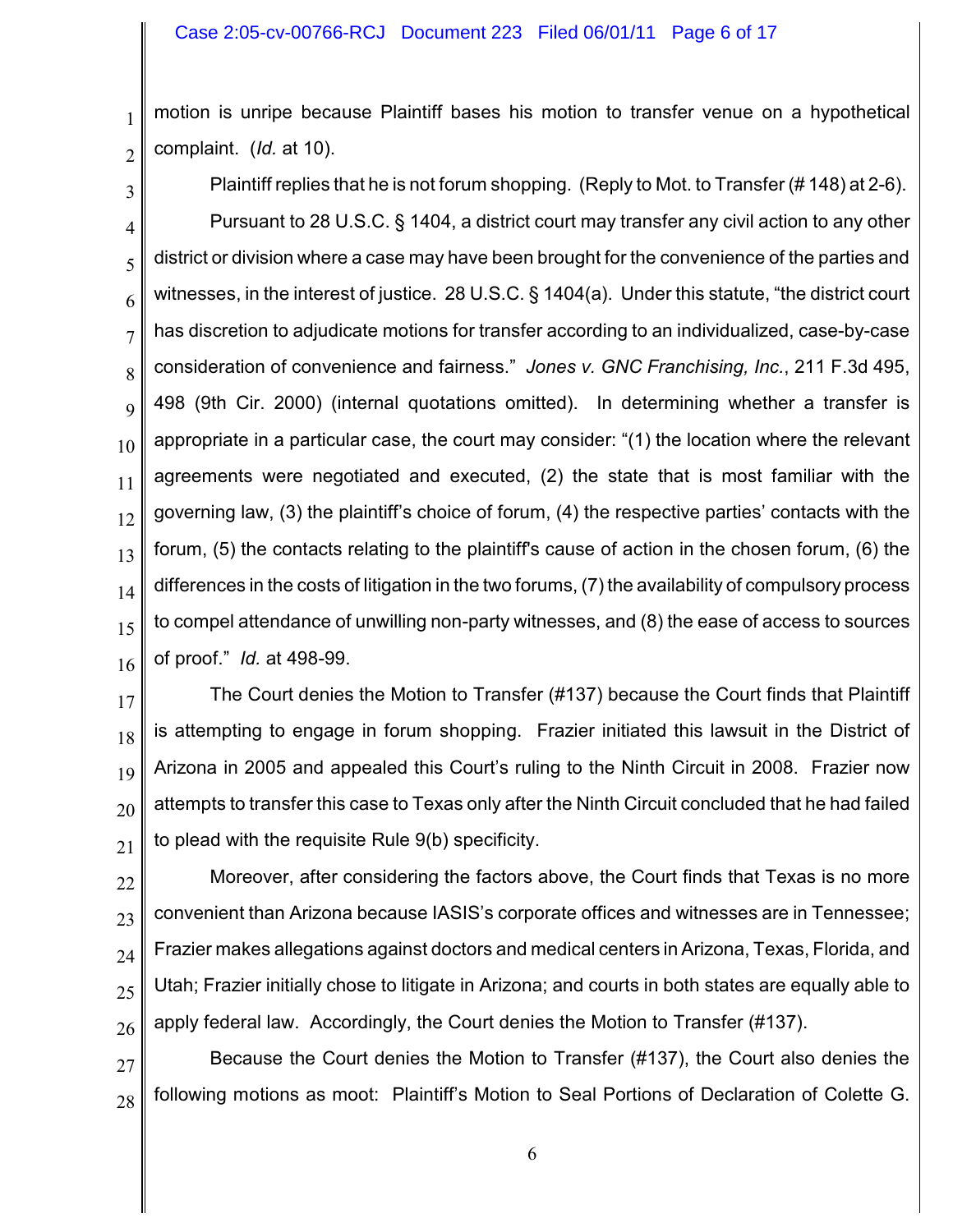Matzzie (#138) in support of the motion to transfer; Plaintiff's Motion to File a Supplemental Declaration of Colette G. Matzzie in Support of Motion to Transfer Venue (#140); and the Government's Motion for Leave to File Statement of Interest (#146) with respect to the motion to transfer.

**III. Defendants' Motion to Dismiss Frazier's Third Amended Complaint (#177)**

6 7 8 9 10 11 12 13 14 15 16 In his Third Amended Complaint ("TAC"), Frazier alleges violations of the False Claims Act ("FCA"), 31 U.S.C. § 3729(a)(1)(A)-(C), (G), against IASIS and newly-added defendants, former Chief Executive Officer David White and former Chief Operating Officer Sandra McRee. (TAC (#151) ¶¶ 1-2). Frazier alleges two types of violations: (1) Defendants submitted claims for reimbursement from federally-funded health care programs for medically unnecessary procedures, and (2)IASIS's hospitals entered into prohibited financial relationships with and/or provided kickbacks to doctors in order to obtain valuable Medicare referrals in violation of the Stark Act, 42 U.S.C. § 1395nn, and the Anti-Kickback Provision, 42 U.S.C. § 1320a-7b(b)(2). (*See generally* TAC). Defendants move to dismiss the complaint in its entirety with prejudice because Frazier has failed to comply with Rule 9(b) and has failed to state a claim under Rule 12(b)(6). (Mot. to Dismiss (#177) at 2).

17

1

2

3

4

5

## **A. Legal Standard**

18 19 20 21 22 23 24 25 A complaint filed pursuant to the False Claims Act ("FCA"), 31 U.S.C. § 3729, must meet the requirements of Rule 9(b). *See Ebeid v. Lungwitz*, 616 F.3d 993, 998 (9th Cir. 2010). Rule 9(b) provides that "[i]n alleging fraud or mistake, a party must state with particularity the circumstances constituting fraud or mistake. Malice, intent, knowledge, and other conditions of a person's mind may be alleged generally." Fed. R. Civ. P. 9(b). The particularity of the circumstances must include "the who, what, when, where, and how of the misconduct charged." *Ebeid*, 616 F.3d at 998 (internal quotations omitted). The plaintiff must also set forth what is "false or misleading about a statement, and why it is false." *Id.*

26 27 28 A relator in an FCA action does not have to identify representative examples of false claims to support every allegation. *Id.* The use of representative examples is "simply one means of meeting the pleading obligation." *Id.* Under Rule 9(b), "it is sufficient to allege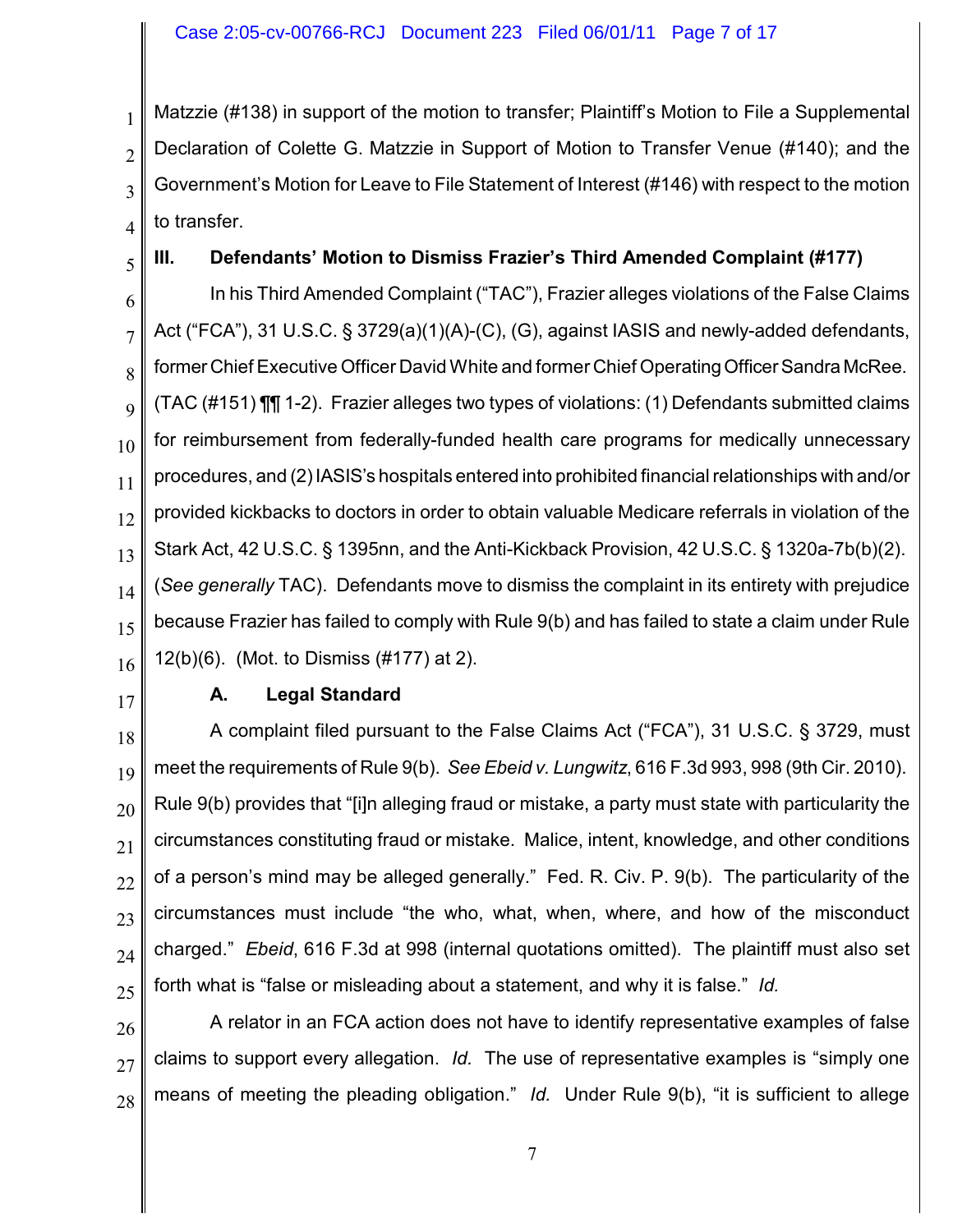1 2 'particular details of a scheme to submit false claims paired with reliable indicia that lead to a strong inference that claims were actually submitted.'" *Id.* at 998-99.

3 4 5 6 "Because a dismissal of a complaint or claim grounded in fraud for failure to comply with Rule 9(b) has the same consequence as a dismissal under Rule 12(b)(6), dismissals under the two rules are treated in the same manner." *Vess v. Ciba-Geigy Corp. USA*, 317 F.3d 1097, 1107 (9th Cir. 2003).

7

12

## **B. FCA Allegations**<sup>1</sup>

8 9 10 11 Frazier argues that Defendants violated the FCA, 31 U.S.C. § 3729(a)(1)(A)-(C), (G),<sup>2</sup> by allegedly submitting claims for reimbursement from federally-funded health care programs for medically unnecessary procedures<sup>3</sup> and by falsely certifying that they had complied with the Stark Act and Anti-Kickback Provision.<sup>4</sup> (TAC (#151) **[1]** 408-447). To prevail on a false

<sup>13</sup> 14 15 16 17 18 19 20 21 22 23 24 25 26 27 28  $1$  Due to the length of Frazier's complaint, this order will not summarize the 79-page complaint. However, the order will direct the parties to specific paragraphs in the complaint for analysis purposes. <sup>2</sup> Title 31 U.S.C. § 3729(a)(1) provides that any person who: (A) knowingly presents, or causes to be presented, a false or fraudulent claim for payment or approval; (B) knowingly makes, uses, or causes to be made or used, a false record or statement material to a false or fraudulent claim;  $(C)$  conspires to commit a violation of subparagraph  $(A)$ ,  $(B)$ ,  $(D)$ ,  $(E)$ ,  $(F)$ , or  $(G)$ ; . . . (G) knowingly makes, uses, or causes to be made or used, a false record or statement material to an obligation to pay or transmit money or property to the Government, or knowingly conceals or knowingly and improperly avoids or decreases an obligation to pay or transmit money or property to the Government, is liable to the United States Government for a civil penalty of not less than \$5,000 and not more than \$10,000, . . . , plus 3 times the amount of damages which the Government sustains because of the act of that person.  $3\,$  Medicare and other federal health care programs require as a condition of coverage that services rendered be reasonable and medically necessary. 42 U.S.C. § 1395y(a)(1)(A).  $<sup>4</sup>$  The Stark Act prohibits a hospital from submitting Medicare claims for payment for</sup> certain services based on patient referrals from physicians who have an improper "financial relationship" with the hospital. 42 U.S.C. § 1395nn(a)(1).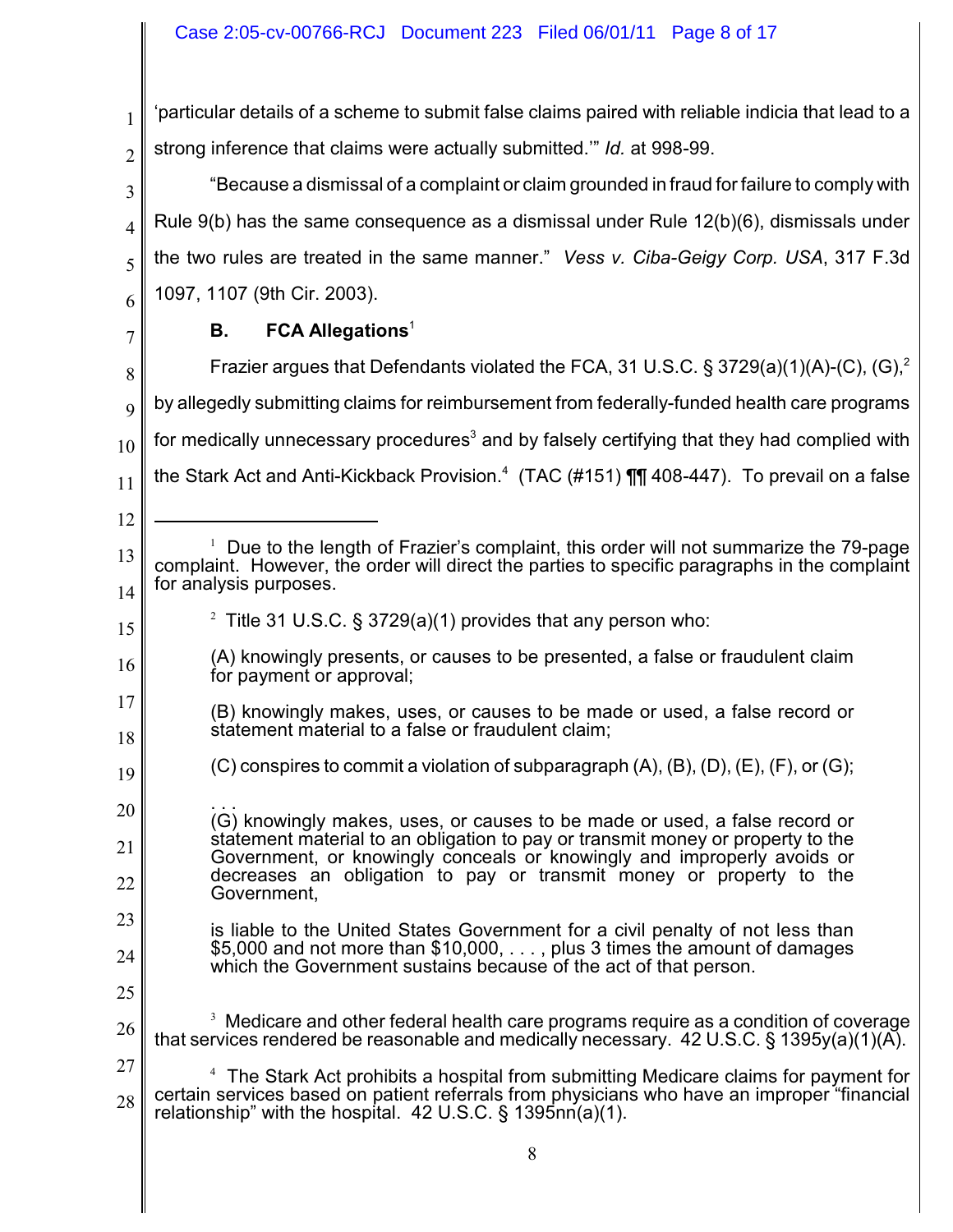certification theory under the FCA, a plaintiff must: (1) allege some falsity; (2) allege that the claim was false at the time it was made, i.e. the defendant must have knowingly made the false claim; and (3) demonstrate that the false statement was material to the government's decision to pay the claim. *Hendow v. Univ. of Phoenix*, 461 F.3d 1166, 1171-72 (9th Cir. 2006). The materiality element is satisfied if the government funding is conditioned upon certifications of compliance. *Id.* at 1172.

7 8 9 10 11 12 13 14 15 The Ninth Circuit held that "Frazier need not provide representative examples to plead express false certification, so long as he sufficiently alleges an illegal kickback scheme violating the Stark Act or the Anti-Kickback Provision *and* provides a sufficient basis to infer that IASIS Healthcare or its hospitals expressly certified compliance with those provisions as part of the process of submitting Medicare and Medicaid claims for patients referred by doctors involved in those schemes." (Ninth Circuit Op. (#131-1) at 4). With respect to medically unnecessary procedures, the Ninth Circuit held that it was not mandatory that Frazier provide representative examples, but he "must provide 'reliable indicia' that IASIS Healthcare submitted claims for medically unnecessary procedures." (*Id.* at 3).

16 17 18 In the TAC, Frazier alleges eight doctor/hospital relationships that either violated the Stark Act/Anti-Kickback Provision or submitted claims for medically unnecessary procedures or both. This order discusses each relationship and whether the allegations satisfy Rule 9(b).

19 20 21 22 23 24 25 First, Frazier alleges violations of the Stark Act and/or Anti-Kickback Provision with Dr. Richard Heuser and St. Luke's Medical Center in Arizona. (TAC (#151) ¶¶ 135-156). Even if this Court assumes that Frazier sufficiently alleges an improper financial relationship with the hospital or a referral scheme, (*see id.* ¶¶ 135-148), Frazier conclusively states that Dr. Heuser referred Medicare patients to St. Luke's and that St. Luke's submitted claims for Medicare patients referred by Dr. Heuser. (*See id.* ¶¶ 149-152, 154). He has plead no facts regarding actual Medicare referrals or the billing and payment services provided to any Medicare patient.

26

1

2

3

4

5

<sup>27</sup> 28 The Anti-Kickback Provision prohibits a hospital from making or accepting payment to induce or reward any person for referring, recommending, or arranging for the purchase of any item for which payment may be made under a federally-funded health care program. 42 U.S.C. § 1320a-7b(b).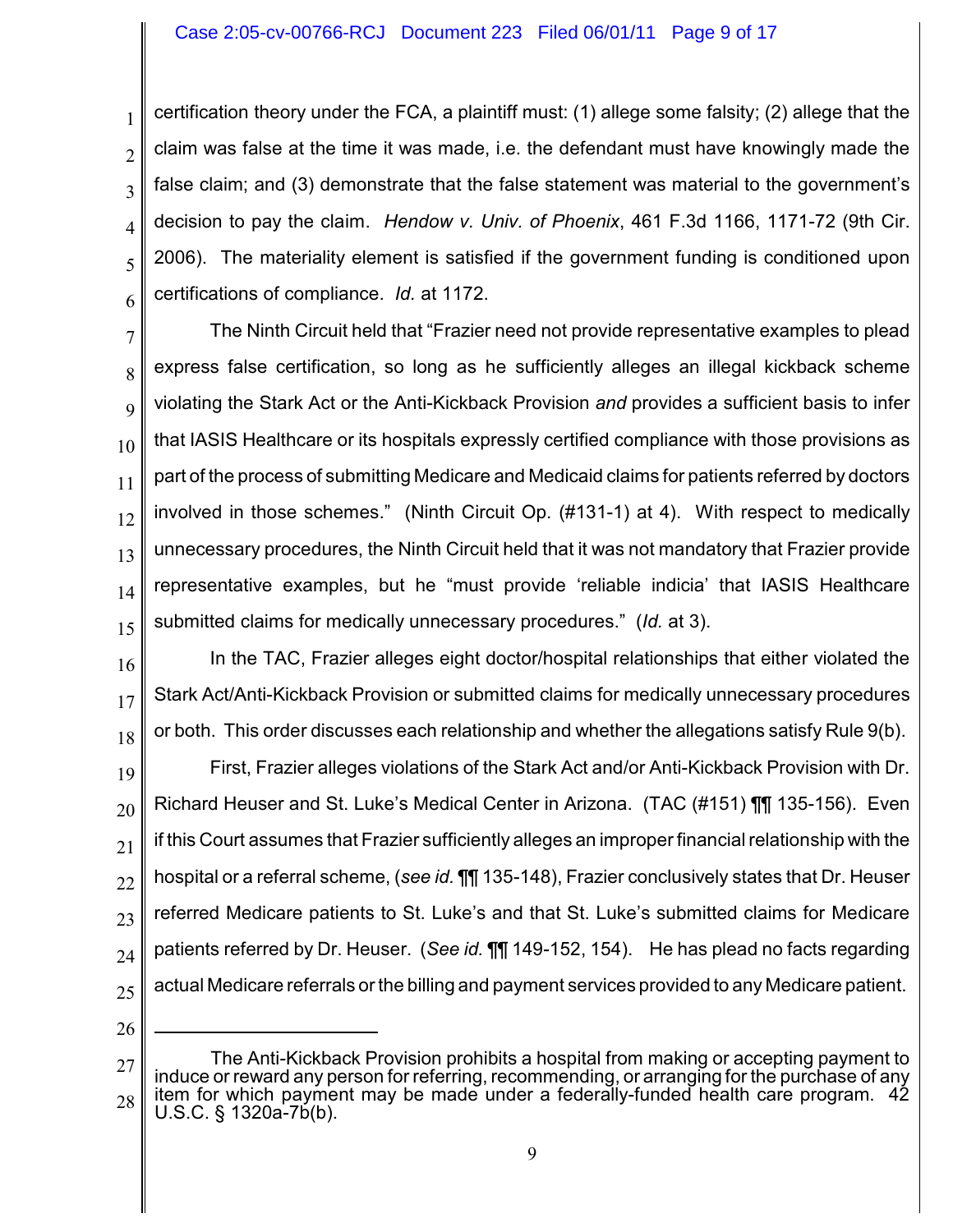1

2

3

Frazier provides no basis to infer that St. Luke's expressly certified compliance with the Stark Act/Anti-Kickback Provision as part of submitting Medicare claims for patients referred by Dr. Heuser. Accordingly, this relationship fails to plead fraud in accordance to Rule 9(b).

4 5 6 7 8 9 10 11 12 13 14 Second, Frazier alleges that IASIS submitted claims for both unnecessary medical procedures and in violation of the Stark Act/Anti-Kickback Provision for Dr. Robert Siegel and his Advanced Cardiac Specialists ("ACS") group at Mesa General Hospital and St. Luke's Medical Center in Arizona. (*Id.* ¶ 160). Even if this Court assumes that Frazier sufficiently alleges an improper financial relationship with the hospital or a referral scheme, (*see id.* ¶¶ 161-169, 181-183), Frazier has not provided any basis to infer that Mesa General or St. Luke's expressly certified compliance with the Stark Act/Anti-Kickback Provision as part of submitting Medicare claims for patients referred by Dr. Siegel. (*See id.* ¶¶ 188, 256-261, 263). Frazier only conclusively states that IASIS submitted Medicare/Medicaid claims in violation of the Stark Act/Anti-Kickback Provision but fails to provide any details to support these allegations. (*See id.* ¶¶ 221-22, 225, 228, 256-261).

15 16 17 18 19 20 21 22 23 24 25 26 27 28 With respect to unnecessary medical procedures, Frazier attempts to provide reliable indicia that unnecessary medical procedures were performed by Dr. Siegel or other ACS physicians at IASIS's Arizona hospitals through representative examples identified as Patients A through G. (*See id.* ¶¶ 209-252). Three of Frazier's examples (Patients A, D, and G) do not provide a reliable indicia that IASIS submitted claims for medically unnecessary procedures to Medicare or other federal health care programs because Frazier identified those patients as having private health insurance or failed to identify any insurance at all. (*See id.* ¶¶ 214, 233-237, 250). Therefore, the allegations involving those patients are legally irrelevant. In the four remaining examples of patients who did have Medicare, Frazier conclusively states that the procedures were unnecessary. To illustrate, Frazier alleges that Patient B received procedures in excess of medical necessity but only states that Patient B "died after the bypass after not being given proper post operative care." (*See id.* ¶¶ 218-219, 223). Frazier does not plead facts showing why the procedures performed on Patient B were unnecessary. Frazier conclusively asserts that Patient C received procedures in excess of medical necessity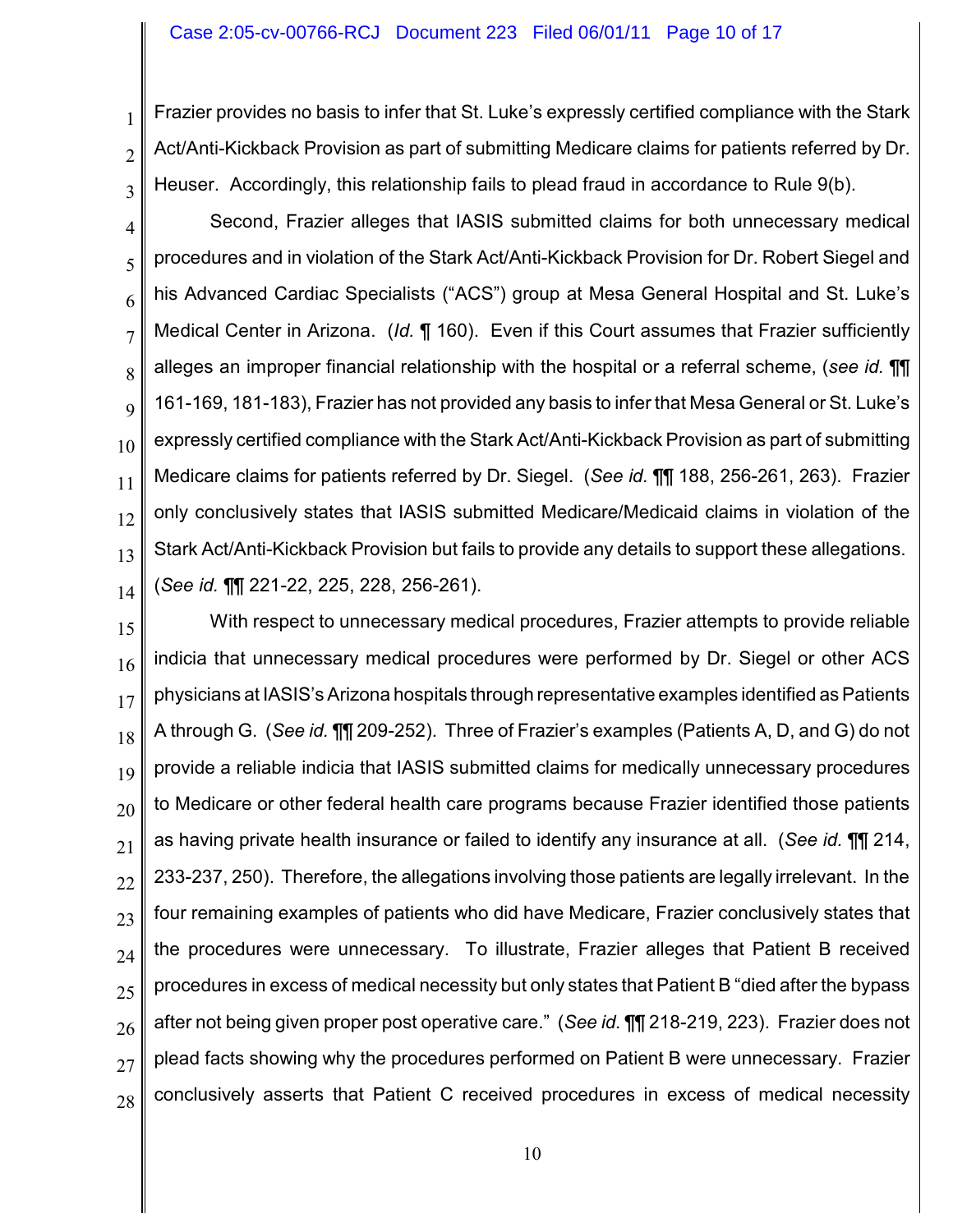1 2 3 4 5 6 7 8 9 10 because Patient C did not understand why they were putting stents in him. (*See id.* ¶¶ 226- 227, 230). Again, Frazier does not plead facts showing why the procedures were unnecessary. In Patient E, Frazier does not allege that any procedures actually took place on the patient but conclusively states that Patient E received procedures in excess of medical necessity. (*See id.* ¶¶ 238-243). In Patient F, Frazier concludes that the patient's death was attributable to an unnecessary insertion of a stent. (*See id.* ¶¶ 245-247). However, Frazier does not plead facts to support a reasonable inference that the physician knew the procedure was medically unnecessary at the time it was performed. Therefore, none of these examples provide any reliable indicia that IASIS physicians were performing medically unnecessary procedures for Medicare/Medicaid patients.

11 12 13 14 15 16 17 18 19 Moreover, Frazier provides only conclusive statements that IASIS submitted claims to Medicare for the treatments of Patients B, C, E, and F. (*See id.* ¶¶ 224, 231, 242, 246). For example, Frazier repeats for each patient that, "IASIS submitted claims to Medicare for the treatment of Patient . " Thus, even assuming that medically unnecessary procedures were performed on the identified patients, Frazier fails to plead any facts providing reliable indicia that IASIS thereafter submitted claims seeking federal reimbursement for such procedures. Additionally, Frazier's attempt to use statistics to plead unnecessary medical procedures also fails to provide any reliable indicia that IASIS physicians were performing medically unnecessary procedures on federally-insured patients. Instead, Frazier generally

20 pleads that:

21 22 23 During the time period that IASIS operated Mesa General–and submitted claims to health insurers including federal health programs like Medicare, Medicaid and Tricare–the volume of open heart bypass surgeries at Mesa reached approximately 400 heart surgeries a year, a number which far exceeds what one would expect from a small suburban/rural osteopathic hospital.

- 24 25 . . . . The rate of implantation of Intra-Aortic Balloon Pumps . . . at Mesa General between 2004 and 2007 is staggering. More balloon pumps were implanted by Siegel and ACS at Mesa General than any other hospital in Arizona for 2004, 2005, 2006, and 2007.
- 26 (*See id.* ¶¶ 188, 196). These general allegations fail to support a reasonable inference that
- 27 IASIS had submitted claims for federal reimbursement for any medically unnecessary
- 28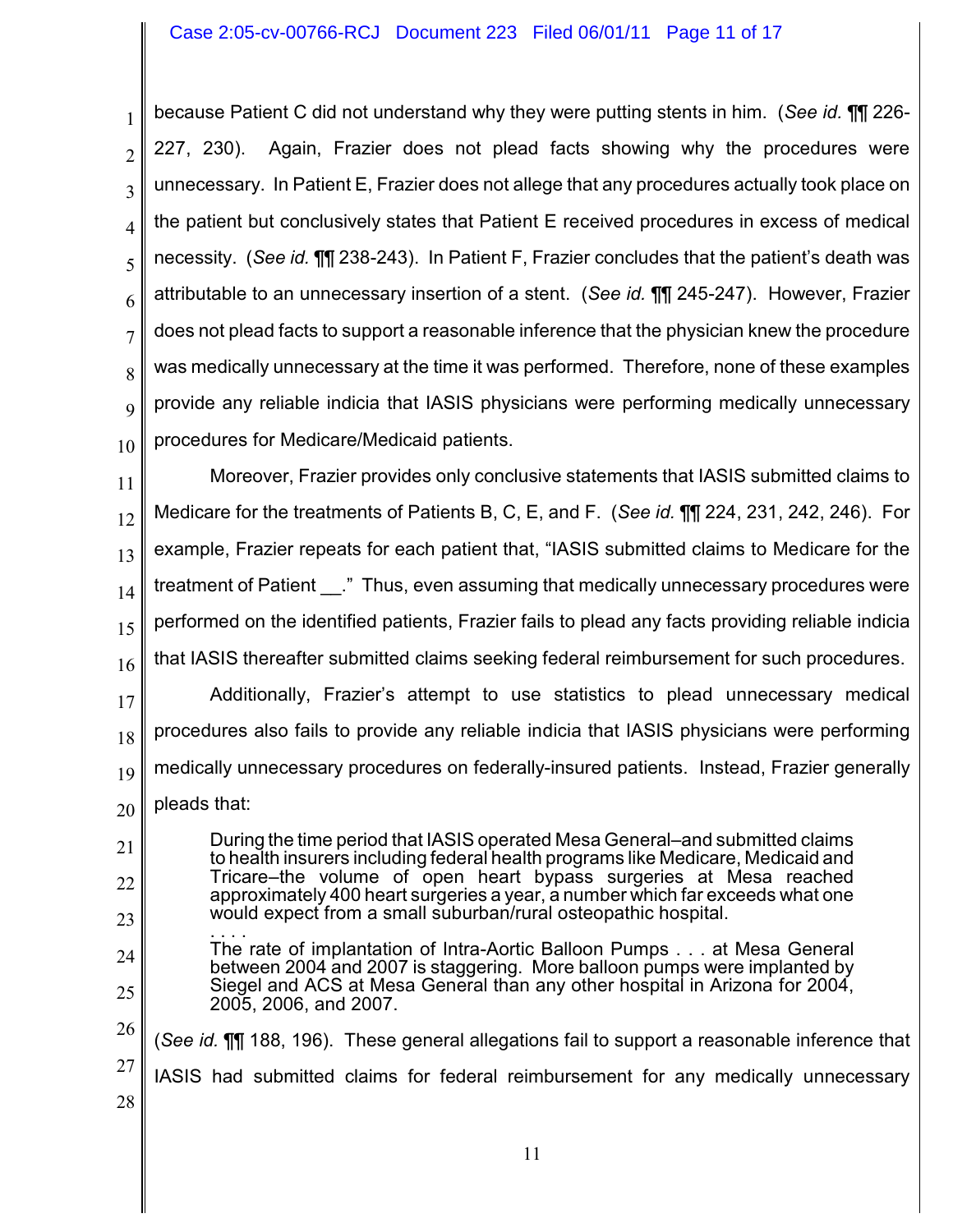1 2 procedures performed on any federally-insured patient. Accordingly, this relationship fails to plead fraud in accordance to Rule 9(b).

3 4 5 6 7 8 9 10 11 12 13 14 15 16 Third, Frazier alleges that IASIS submitted claims for both unnecessary medical procedures and in violation of the Stark Act/Anti-Kickback Provision for Dr. Srinavasava Rao and Dr. Radoslaw Keisz at three IASIS hospitals in Texas. (*Id.* ¶¶ 267-268, 310-311). With respect to Dr. Rao, even if the Court assumes there was an improper financial relationship with the hospital or a referral scheme or that Dr. Rao performed unnecessary medical procedures, Frazier only conclusively alleges that IASIS submitted those claims to Medicare. (*See id.* ¶¶ 303-308). Moreover, Frazier's Patient H example does not provide any reliable indicia that IASIS submitted claims to Medicare because Frazier fails to allege the type of insurance associated with that patient. (*See id.* ¶ 291). With respect to Dr. Keisz, Frazier only conclusively alleges that IASIS submitted claims for unnecessary medical procedures. (*See id.* ¶¶ 303-306). To illustrate, the complaint states, "[w]hile Drs. Rao and Keisz had the financial arrangements with IASIS Texas hospitals . . ., Drs. Rao and Keisz referred patients to IASIS, including patients covered by Medicare and other federal programs." (*See id.* ¶ 303). Accordingly, these relationships fail to plead fraud in accordance to Rule 9(b).

17 18 19 20 21 22 23 24 25 26 27 Fourth, Frazier alleges that IASIS violated the Stark Act/Anti-Kickback Provision with Dr. Sudhir Srivastava and Odessa Regional Hospital in Texas. (*Id.* ¶¶ 314, 327). Even if the Court assumes that there was an improper financial relationship with the hospital or a referral scheme, Frazier only conclusively alleges that IASIS expressly certified compliance as part of submitting Medicare claims for patients referred by Dr. Srivastava. (*See id.* ¶¶ 324-327). To illustrate, the complaint states, "[w]hile Dr. Srivastava had a financial arrangement with Odessa Regional Hospital . . ., Dr. Srivastava referred patients to IASIS, including patients covered by Medicare and other federal programs." (*See id.* ¶ 324). The complaint also generally states that "IASIS submitted claims to federal health programs for procedures and admissions of patients referred by Dr. Srivastava, including patients insured under Medicare . . . ." (*See id.* ¶ 325). Accordingly, this relationship fails to plead fraud in accordance to Rule 9(b).

28

Fifth, Frazier alleges that IASIS violated the Stark Act/Anti-Kickback Provision with Drs.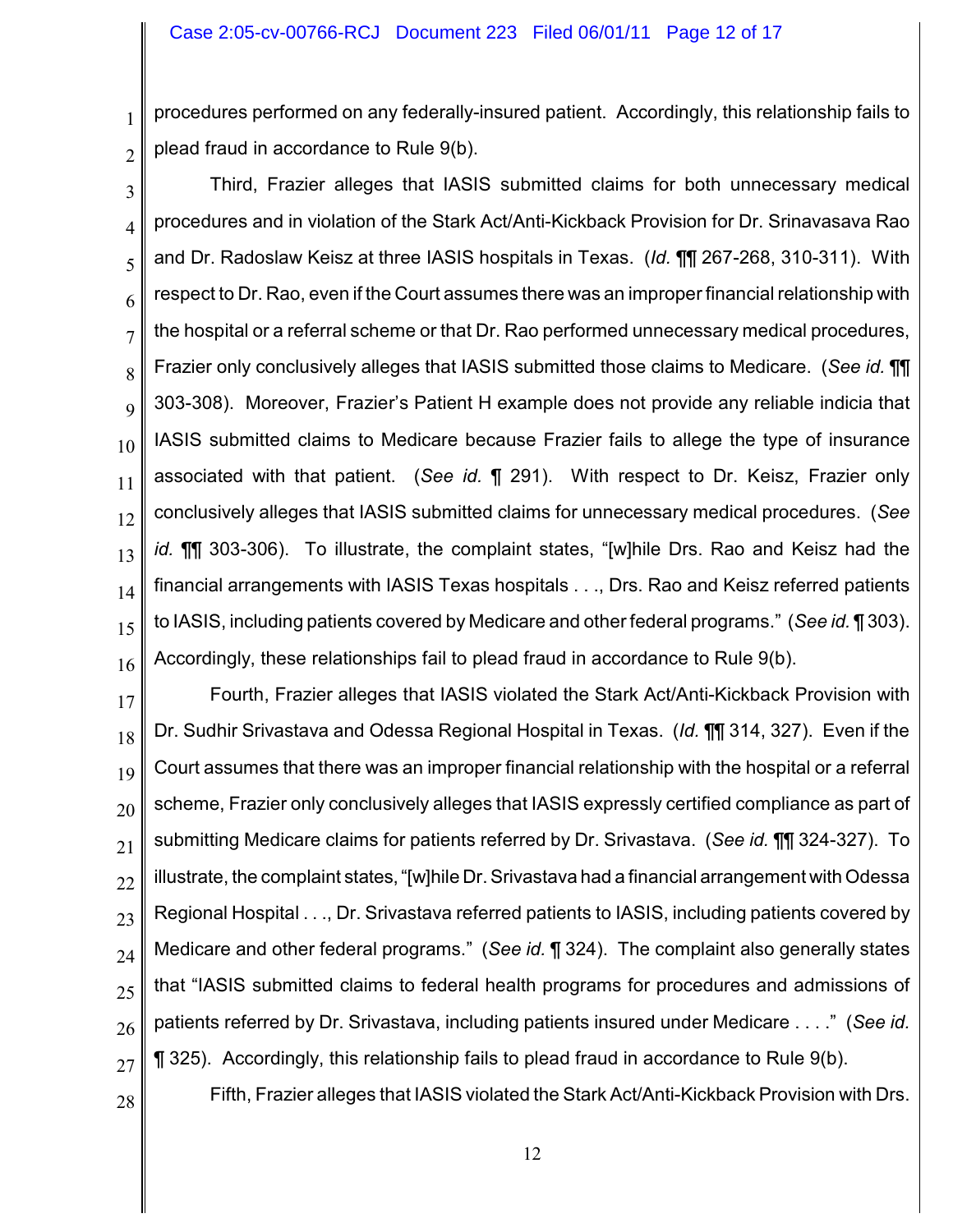1 2 3 4 5 6 7 8 Kohring, Letellier, and Herro at Mesa General Hospital. (*Id.* ¶¶ 335-338, 344). Frazier conclusively states that those doctors referred Medicare patients to Mesa General and conclusively states that IASIS certified compliance as part of the process of submitting Medicare claims for patients referred by those doctors. (*Id.* ¶¶ 340, 342, 344). In his complaint, Frazier makes the same conclusory statement that "IASIS submitted claims to federal health programs for procedures and admissions of patients referred by these physicians, including patients insured under Medicare." (*See id.*). Accordingly, these relationships fail to plead fraud in accordance to Rule 9(b).

9 10 11 12 13 14 15 16 17 18 19 20 Sixth, Frazier alleges that IASIS violated the Stark Act/Anti-Kickback Provision with Dr. James Pollack and Palms of Pasadena Hospital in Florida. (*Id.* ¶¶ 349, 364). Even if the Court assumes that there was an improper financial relationship with the hospital, Frazier conclusively asserts that Dr. Pollack referred Medicare patients to the hospital and conclusively asserts that IASIS certified compliance as part of the process of submitting Medicare claims for patients referred by Dr. Pollack. (*Id.* ¶¶ 359-364). To illustrate, the complaint only states that "[w]hile Dr. Pollack had the financial arrangements with IASIS and Palms of Pasadena . . . IASIS submitted claims to federal health programs for procedures and admissions of patients referred by Dr. Pollack, including patients insured under Medicare ... [and] submitted annual cost reports to the Medicare program." (*Id.* ¶¶ 360-61). Frazier fails to plead any facts to support those allegations. Accordingly, this relationship fails to plead fraud in accordance to Rule 9(b).

21 22 23 24 25 26 27 28 Seventh, Frazier alleges that IASIS violated the Stark Act/Anti-Kickback Provision with Dr. John Barrett and Palms of Pasadena Hospital. (*Id.* ¶¶ 369, 381). Even if the Court assumes that there was an improper financial relationship with the hospital or a referral scheme, Frazier conclusively states that IASIS submitted claims to federal health programs for procedures and admissions of Medicare patients by Dr. Barrett and conclusively states that IASIS certified compliance as part of the process of submitting Medicare claims. (*Id.* ¶¶ 377, 378-381). To illustrate, the complaint only states that "[w]hile Dr. Barrett had the financial arrangements with IASIS and Palms of Pasadena . . . IASIS submitted claims to federal health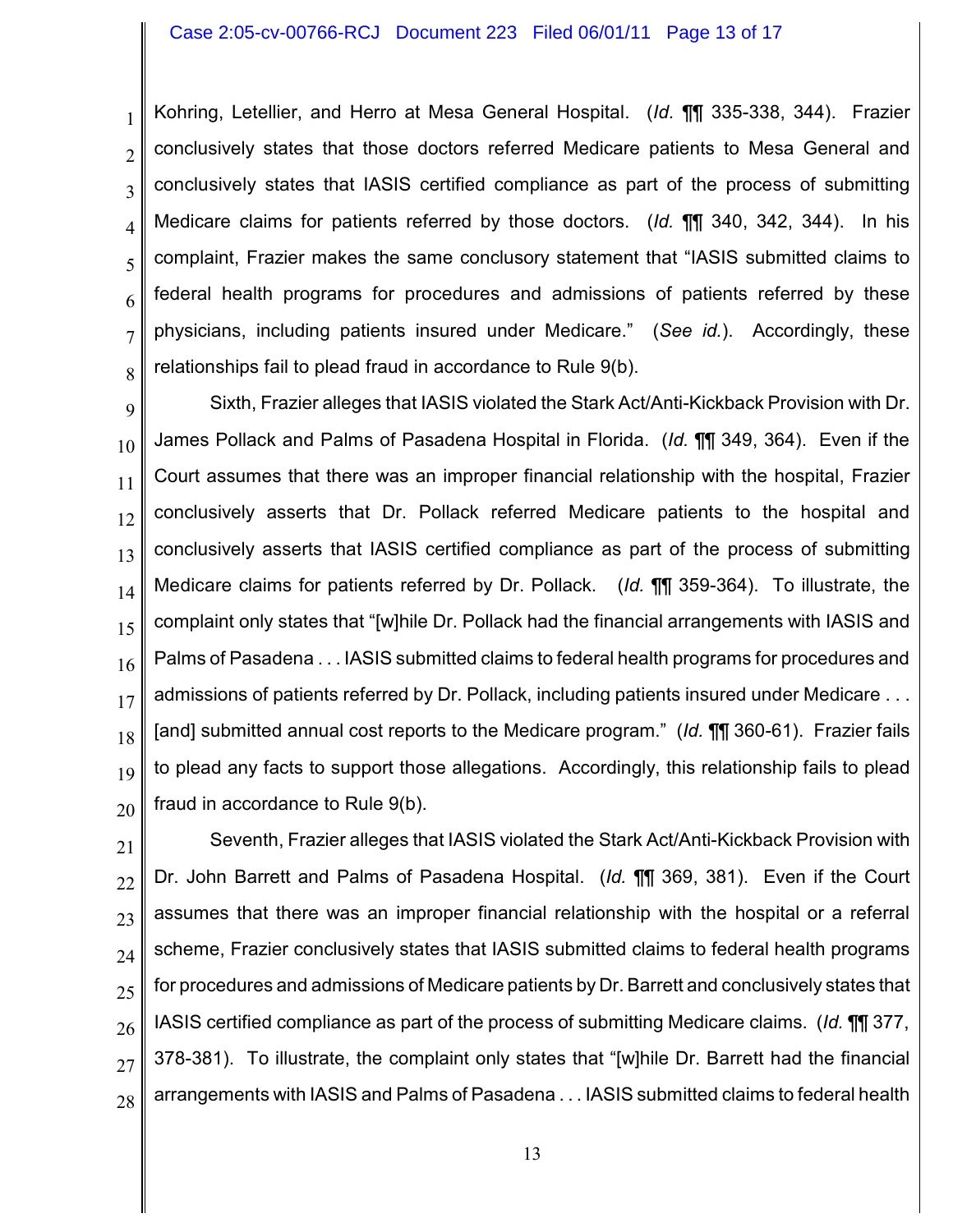programs for procedures and admissions of patients referred by Dr. Barrett, including patients insured under Medicare . . . [and] submitted annual cost reports to the Medicare program." (*Id.* ¶¶ 377-78). Frazier fails to plead any facts to support those allegations. Accordingly, this relationship fails to plead fraud in accordance to Rule 9(b).

4 5

6

7

8

9

10

1

2

3

Finally, Frazier alleges that IASIS violated the Stark Act/Anti-Kickback Provision with the Granger Clinic Physicians Group and Pioneer Valley Hospital in Utah. (*Id.* ¶¶ 386, 391). Frazier conclusively states that the Granger Clinic referred Medicare patients to the hospital for leased space and that IASIS submitted Medicare claims and certified that all services were in compliance with the acts. (*Id.* ¶¶ 389, 391). Frazier fails to plead any facts to support those allegations. Accordingly, this relationship fails to plead fraud in accordance to Rule 9(b).

11 12 13 14 15 16 Because Frazier has failed to provide any reliable indicia that IASIS submitted claims for medically unnecessary procedures and has failed to provide a sufficient basis to infer that IASIS or its hospitals certified compliance with those provisions as part of the process of submitting Medicare or Medicaid claims for patients referred by doctors involved in those alleged schemes, this Court grants Defendant's Motion to Dismiss the Third Amended Complaint (#177) for failure to plead in accordance with Rule 9(b).

17

## **C. New Defendants**

18 19 20 21 22 23 24 25 26 27 Defendants argue that Frazier's new claims against White and McRee are time-barred for any actions prior to November 22, 2004, because there is a six-year statute of limitations. (Mot. to Dismiss (#177) at 39). They argue that, for any actions alleged post-November 22, 2004, Frazier needs to point those claims out specifically. (*Id.*). They argue that Frazier's claims against White and McRee cannot relate back because White and McRee had no reason to assume that Frazier's decision not to include them in three prior complaints was a mistake concerning identity. (*Id.* at 39-40). They also argue that the addition of White and McRee is improper because the Ninth Circuit remanded the case with the limited purpose of permitting Plaintiff a chance to plead additional facts to cure the Rule 9(b) deficiency. (*Id.* at 40).

28

In response, Frazier argues that the Court should grant him leave to add White and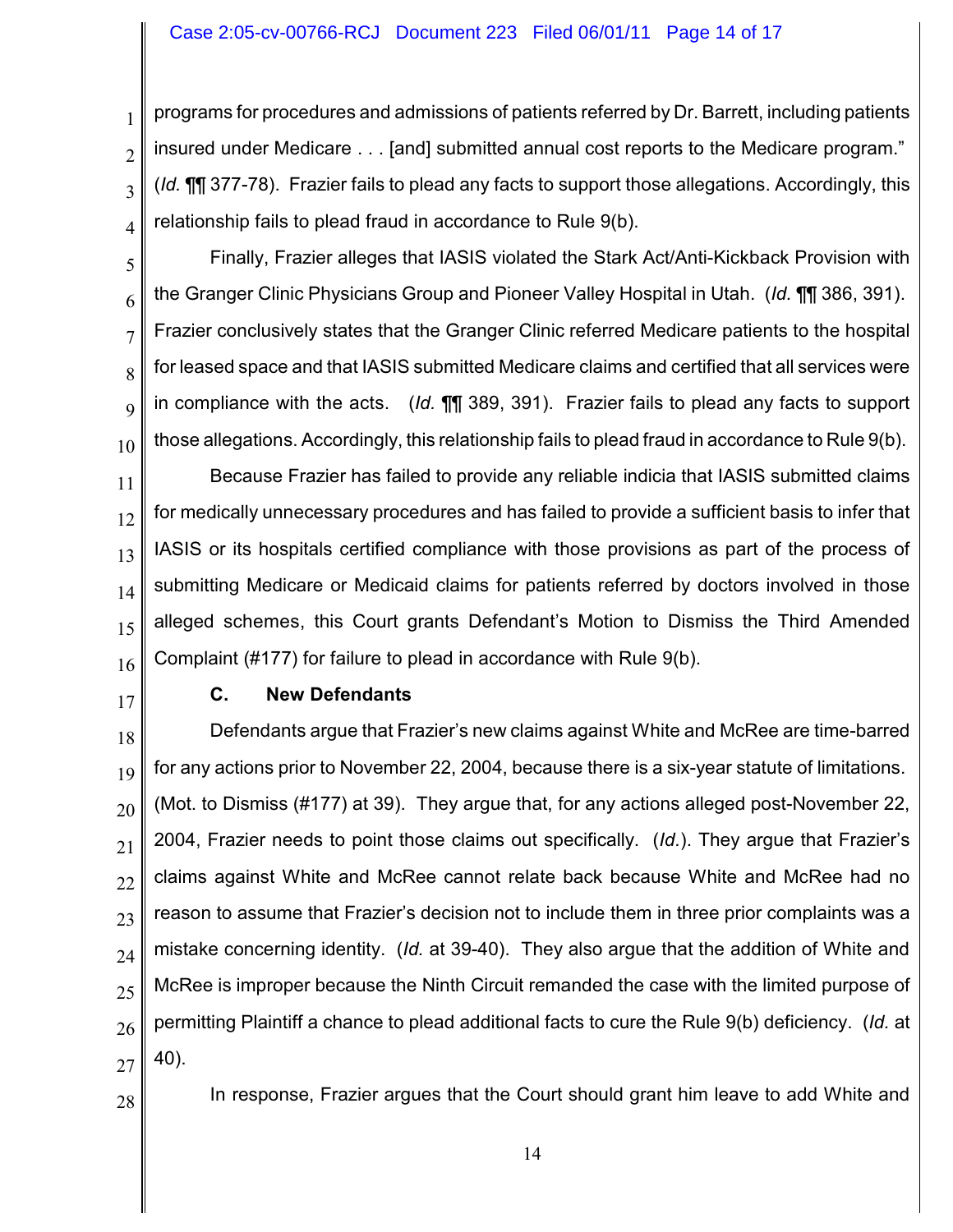1

2

3

McRee under Fed. R. Civ. P 15(c)(1)(C) because White and McRee "have no doubt been aware of the alleged violations against IASIS and knew or should have known that they could be subject to personal liability." (Opp. to Mot. to Dismiss (#200) at 40 n.11).

4 5 6 7 8 9 10 11 Rule  $15(c)(1)(C)$  provides that an amendment to a pleading relates back to the date of the original pleading when the amendment changes the party or the naming of the party against whom a claim is asserted and (a) the amendment asserts a claim or defense that arose out of the conduct, transaction or occurrence set out, or attempted to be set out, in the original pleading; (b) the new party received notice of the action 120 days after the original complaint was filed, i.e. the Rule 4(m) period; and (c) the party brought in by the amendment "knew or should have known that the action would have been brought against it, but for a mistake concerning the proper party's identity." Fed. R. Civ. P. 15(c)(1)(C).

12 13 14 15 16 17 18 19 20 21 22 23 24 In *Krupski v. Costa Crociere S.p.A.*, \_\_ U.S. \_\_, 130 S.Ct. 2485, 177 L.Ed.2d 48 (2010), the Supreme Court held that Rule 15(c)(1)(C)(ii) "asks what the prospective *defendant* knew or should have known during the Rule 4(m) period, not what the *plaintiff* knew or should have known at the time of filing her original complaint." *Id.* at \_\_, 130 S.Ct. at 2493. "The only question under Rule  $15(c)(1)(C)(ii) \ldots$  is whether party A knew or should have known that, absent some mistake, the action would have been brought against him." *Id.* at \_\_, 130 S.Ct. at 2494. The Court held that the decision whether to grant relation back is not subject to the district court's equitable discretion. *Id.* at  $\phantom{0}$ , 130 S.Ct. at 2496. A court considers "what the prospective defendant reasonably should have understood about the plaintiff's intent in filing the original complaint against the first defendant." *Id.* "To the extent the plaintiff's postfiling conduct informs the prospective defendant's understanding of whether the plaintiff initially made a 'mistake concerning the proper party's identity,' a court may consider the conduct." *Id.* at \_\_, 130 S.Ct. at 2496-97.

25 26 27 28 In this case, Frazier alleges the same claims against White and McRee as he does against IASIS. (TAC (#151) ¶¶ 408-447); Fed. R. Civ. P. 15(c)(1)(B), (C). The Court finds that neither White nor McRee knew or should have known that the second amended complaint could have been a lawsuit filed against them because the allegations in that complaint failed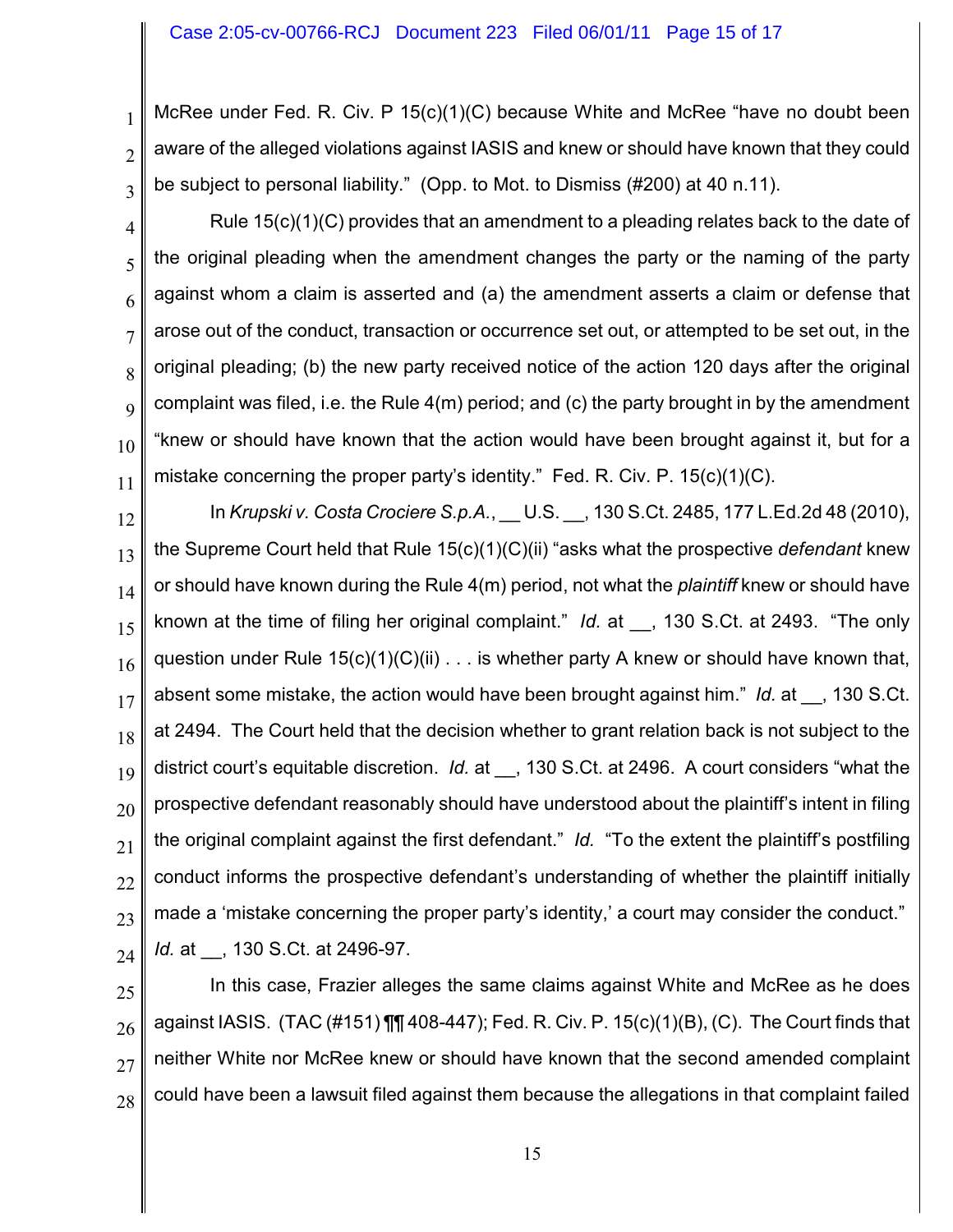to identify the correct physicians and failed to identify transactions in which White and McRee were directly involved. Accordingly, the Court denies the motion to relate back.

2 3

4

5

6

7

1

## **D. Leave to Amend**

Defendants seek a dismissal with prejudice because Frazier has failed to adequately plead violations of the FCA even after the Ninth Circuit gave him leave to amend. (Mot. to Dismiss (#177) at 41-42). Frazier responds that he should be given leave to further amend because further amendment would not be futile. (Opp. to Mot. to Dismiss (#200) at 39).

8 9 10 11 12 13 14 15 If the court grants a motion to dismiss a complaint, it must then decide whether to grant leave to amend. The court should "freely give" leave to amend when there is no "undue delay, bad faith or dilatory motive on the part of the movant . . . undue prejudice to the opposing party by virtue of allowance of the amendment, [or] futility of amendment." Fed. R. Civ. P. 15(a); *Foman v. Davis*, 371 U.S. 178, 182, 83 S.Ct. 227, 230, 9 L.Ed.2d 222 (1962). Generally, leave to amend is only denied when it is clear that the deficiencies of the complaint cannot be cured by amendment. *See DeSoto v. Yellow Freight Sys., Inc.*, 957 F.2d 655, 658 (9th Cir. 1992).

16 17 18 19 20 21 22 23 24 25 The Court dismisses the Third Amended Complaint without leave to amend because any further amendment would be futile. Here, both Judge Teilborg and the Ninth Circuit explicitly explained to Frazier what information he needed to plead in order to satisfy the requirements of Rule 9(b). (*See* Order (# 113); Ninth Circuit Op. (#131-1)). However, even with those explicit instructions on how to satisfy Rule 9(b), Frazier has still failed to provide any reliable indicia that Defendant submitted claims for medically unnecessary procedures or that Defendant expressly certified compliance with the Stark Act/Anti-Kickback Provision as part of the process of submitting Medicare and Medicaid claims for patients referred by doctors involved in those alleged schemes. Accordingly, the Court grants the motion to dismiss the Third Amended Complaint with prejudice.

26 27 28 Although this Court dismisses the Third Amended Complaint with prejudice, it specifically reserves jurisdiction over the collateral issue of sanctions. *See Retail Flooring Dealers of Am., Inc. v. Beaulieu of Am., LLC*, 339 F.3d 1146, 1150 (9th Cir. 2003) (holding that